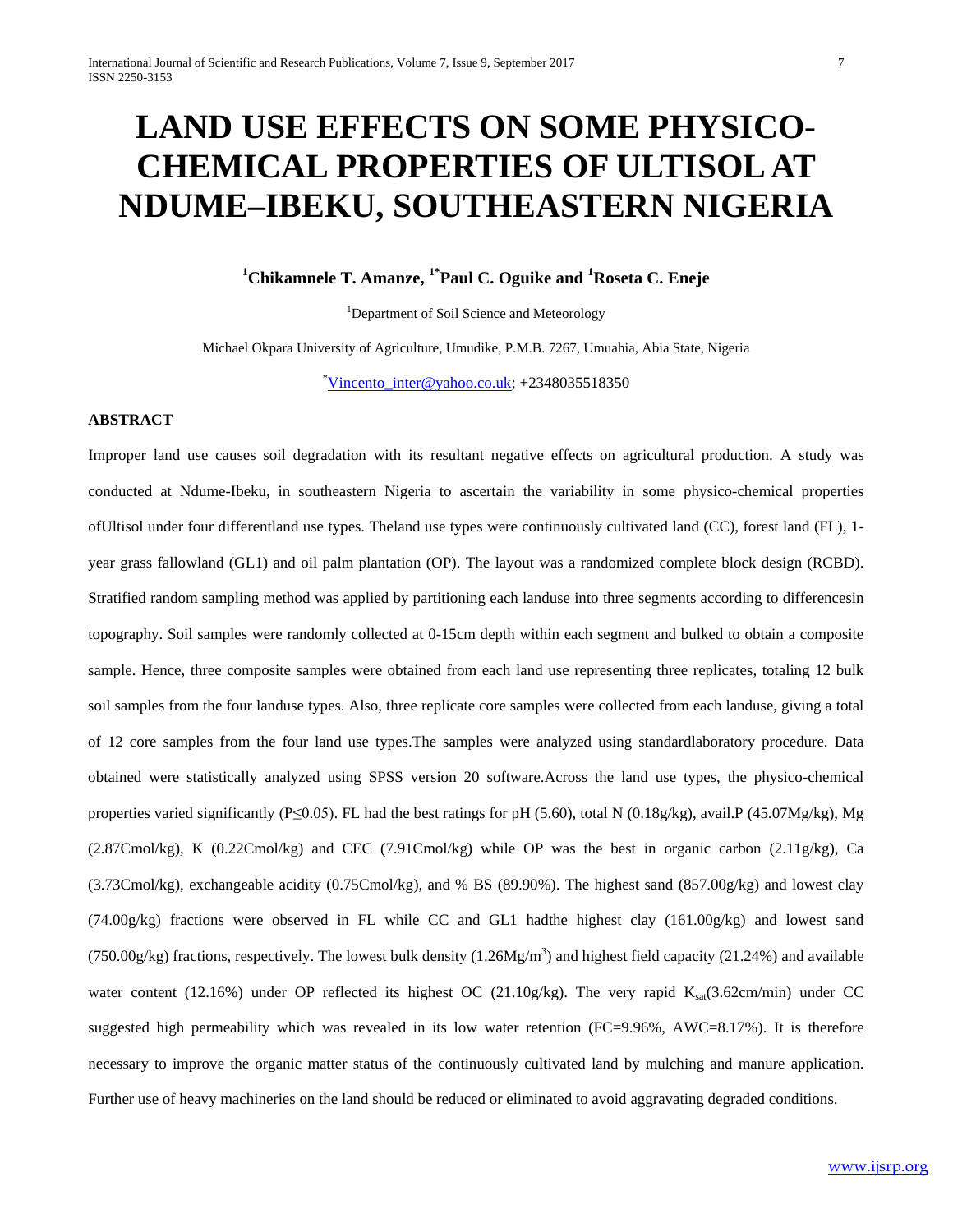## **INTRODUCTION**

The use to which a land is put greatly influences the physical, chemical as well as biological properties of the soil. Soil physical properties deteriorate with changes in land use especially from forest to arable. Cropping usually results in losses of soil organic matter and reduced soil aggregate stability, increased bulk density and compaction (Chisci and Zanchi, 1981). Intensity of landuse has influence on the microbial processes that lead to soil aggregation and structural stability (Gupta and Germida, 1988). Oguike and Mbagwu (2009) reported that changes in landuse, such as conversion of natural forest to cropland, contributed to land degradation that manifested in losses of soil organic matter and total nitrogen. Landuse greatly influences the soil reactivity, available phosphorus, exchangeable acidity  $(H^+$  and  $Al^{3+}$ ) and exchangeable bases (Mbagwu and Auerswald, 1999). Soils under conventional tillage practices become poorly structured and are easily eroded (Chisci and Zanchi, 1981).

Continuous cultivation results in increase in sand fraction and bulk density, reduced soil nutrient status and water retention capacity while increasing soil acidity as against bush fallow land (Malgwi and Abu, 2011). The world cultivated soils have lost 50 – 70% of their original carbon stock (Schwartz, 2014). Holland (2004), showed how effective land restoration through bush fallow and conservation tillage could be in sequestering carbonand slowing down climate change.

Intensive soil tillage due to continuous cultivation, increases soil aeration and changes the climate (temperature and moisture) of topsoil and thus, often accelerates soil organic matter decomposition rates and loss of nitrogen by volatilization and leaching (Balesdent*et al*., 2000). Reduced tillage is therefore considered a measure to sequester carbon in soils as it has proven to be effective in conserving soil organic matter at the top soil (Holland, 2004). Blaire *et al*. (2006) revealed, in a comparative study on grass and crop lands, that there was a significant difference in the amount of carbon stored in grassland than that in cropland under similar site conditions such as climate and topography. At Ndume-Ibeku near Umuahia, information on land use effects on soil properties is scarce. Such information will redirect conservation practices to be adopted by the farmers in the area.Therefore, the objective of this study was to ascertain the variability of selected physical and chemical properties ofUltisol under four different land use types.

#### **MATERIALS AND METHODS**

#### **Study area**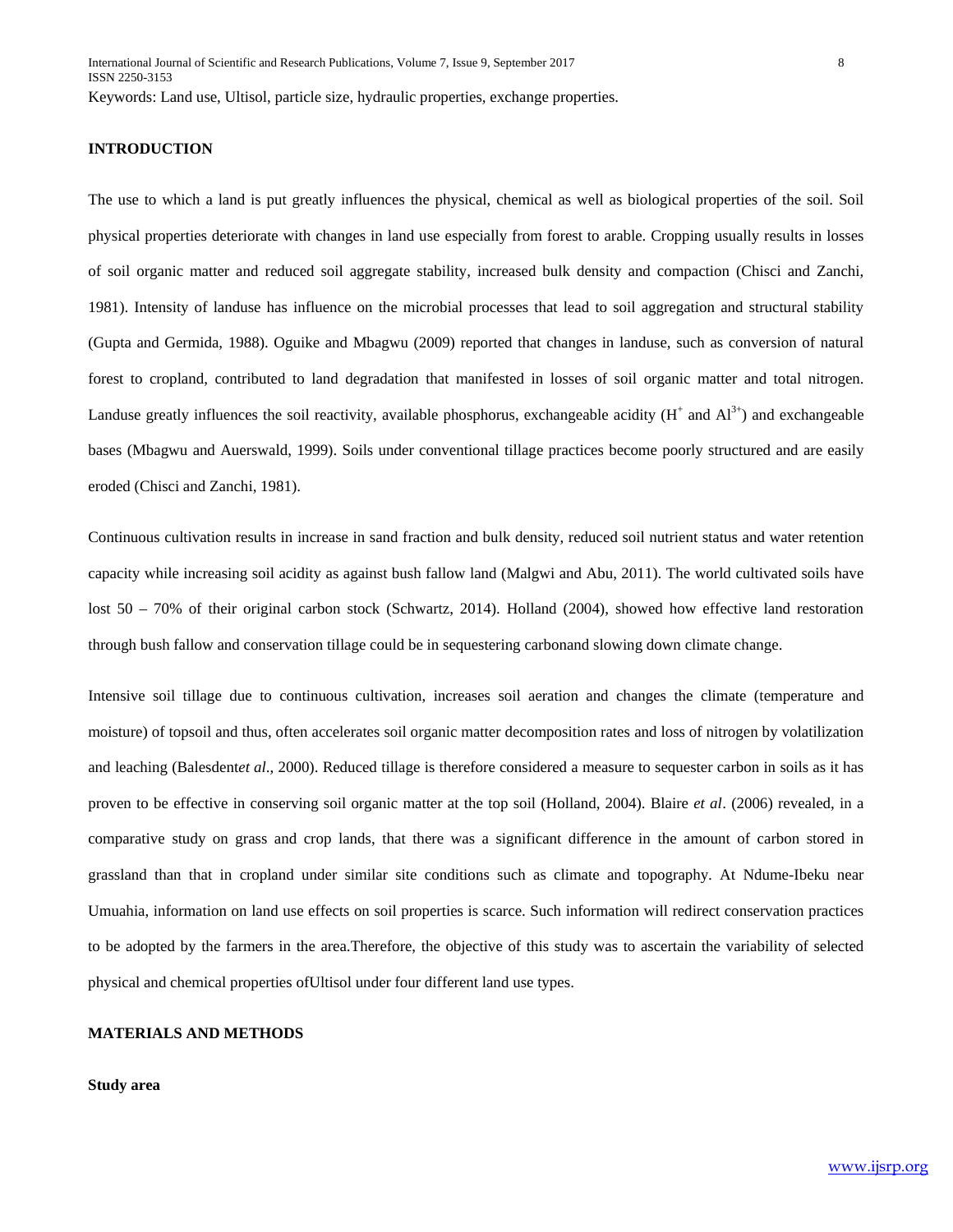The study was conducted at Ndume-Ibeku, near Umuahia, southeastern Nigeria. The area lies within latitudes 5°29<sup>'</sup>N to  $5^{\circ}31'$ N and longitudes  $7^{\circ}30'E$  to  $7^{\circ}32'E$  with mean annual rainfallof 2200mm (NRCRI, 2007). The area is characterized by rainy and dry seasons. The rainy season starts from March and extends to October with bimodal peaks in July and September, and a short break in August. The dry season starts in November and lasts till February. The mean annual temperature is about 28°C (NRCRI, 2007). The landscape is flat to gently undulating. Coastal plain sand is the dominant parent material, although, there are localized regions of the area where the parent material is alluvium. The soil of the area is of the order "Ultisol" (Soil Survey Staff, 2010) and vegetation type is tropical rainforest. The common land use types in the area include bush fallow, oil palm plantation, grassland and arable farm land cultivated to cassava, maize, yam and vegetables in a mixed cropping system,

#### **Land use types**

The four landuse types studied included arable farmland under continuous cultivation (CC), oil palm plantation (OP), forest land (FL) and 1 - year grass fallow land (GF1). The forest land was secondary vegetation established for over 20years at the upper slope on the landscape. The 1-year grass fallow land, was at upper slope on another landscape,and previously ploughed, harrowed and ridged and then sown to cassava. The grass species was elephant grass (*Panicum maximum*).The oil palm plantation, established for over 20years was growing at the bottom slope on the landscape while the continuously cultivatedland at the mid slope was sown to cassava (*Manihotesculentus*), yam (*Dioscorea spp.*) and pumpkin (*Telferiaoccidentalis*). The soil fertility was managed by the application of both mineral (NPK) fertilizerand organic manure. Weed control was by the manual method of hoeing and hand picking.

#### **Soil sampling and preparation**

Topsoil samples (0-15cm)were collected from each landuse type using stratified random sampling method of partitioning each land use into three segments according to differences in topography. The soil sampleswere randomly collected from each segment and bulked to obtain a composite sample. Hence, three composite samples were obtained from each land use, representing three replications. A total of 12 composite sampleswere therefore collected from the four landuse types. Also, three replicate core samples were collected from each landuse type, totaling 12 from all four. The bulksamples were airdried and passed through a 2mm mesh while the core samples were saturated in water for laboratory analyses.

#### **Laboratory analyses**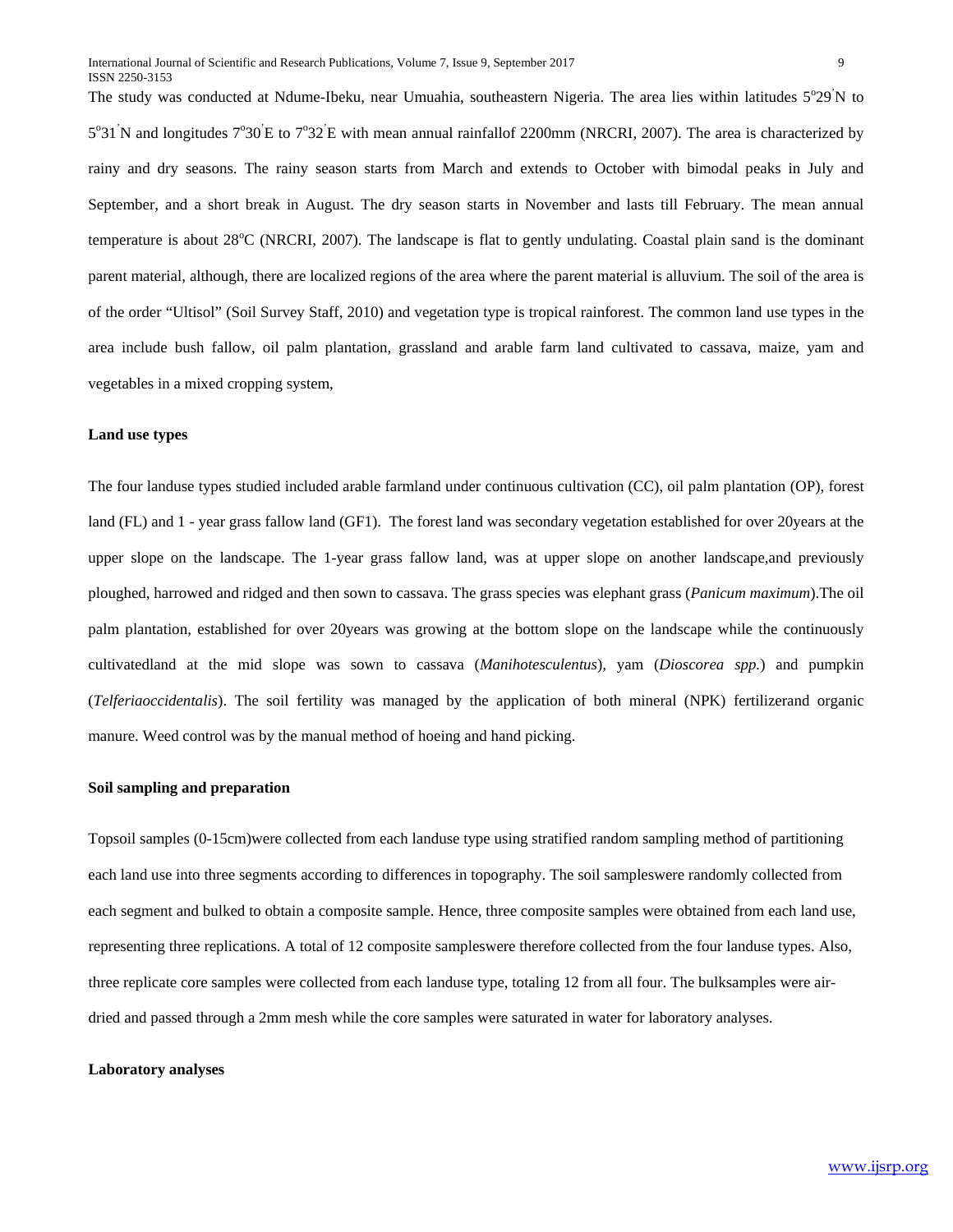Particle size distribution was by the method outlined by Gee and Or(2002). Saturated hydraulic conductivity  $(K_{sat})$  was by the constant head method ofKlute(1986) and was calculated using Darcy's equation as explained by Youngs (2001). Bulk density (Bd) was by method ofAnderson and Ingram (1993). Soil water retention atfield capacity (FC) and permanent wilting point (PWP) were determined by the estimation method outlined by Mbagwu (1991). Available water content was deduced from the difference between FC and PWP. Soil pH was by the method of McLean(1982). Total nitrogenwas determined by the micro Kjeldahl method (Bremner, 1996).Organic carbonwas determined by the dichromate oxidation procedure of Walkley and Black as modified by Nelson and Sommers (1982). Exchangeable Acidity was determined by the method of Mclean(1982).Exchangeable cations were by ammonium acetate (NH4OAC) method of Tel and Hagarty(1984). Exchangeable calcium and magnesium were determined by titration while exchangeable sodium and potassium were determined using flame photometer. Available phosphorus was determined using Bray II method(Oslen and Sommers, 1984).Cation Exchange Capacity (CEC) was by the method of Rhoades (1982).Percentage base saturation (BS %) was calculated as the ratio of exchangeable bases to cation exchange capacity.

#### **Statistics analysis**

Theexperiment was laid out in a randomized complete block design (RCBD) with three replications in each landuse type. This gave a total of twelve (12) observational units. Data generatedwere subjected to analysis of variance (ANOVA) and treatment means were separated using Fisher least significant difference at 5% probability level  $(LSD<sub>0.05</sub>)$ .

## **RESULTS AND DISCUSSION**

## **Soil physical properties**

The sand fractions varied significantly ( $P \le 0.05$ ) across the land use types with the forest land (FL) having the highest value of 857.00g/kg (Table 1). The lowest value of 750.00g/kg was observed under GL, which was not significantly different from OP (756.00g/kg) and CC (752.00g/kg). The silt and clay fractions of the soils varied significantly (P≤0.05) across the land use types with the highest value of siltfraction observed under GL (133.00g/kg) while the lowest (69.0g/kg) was observed under FL. The highest value of clay fraction (161.00g/kg) was observed under CC and the lowest (74.00g/kg) was observedunder FL.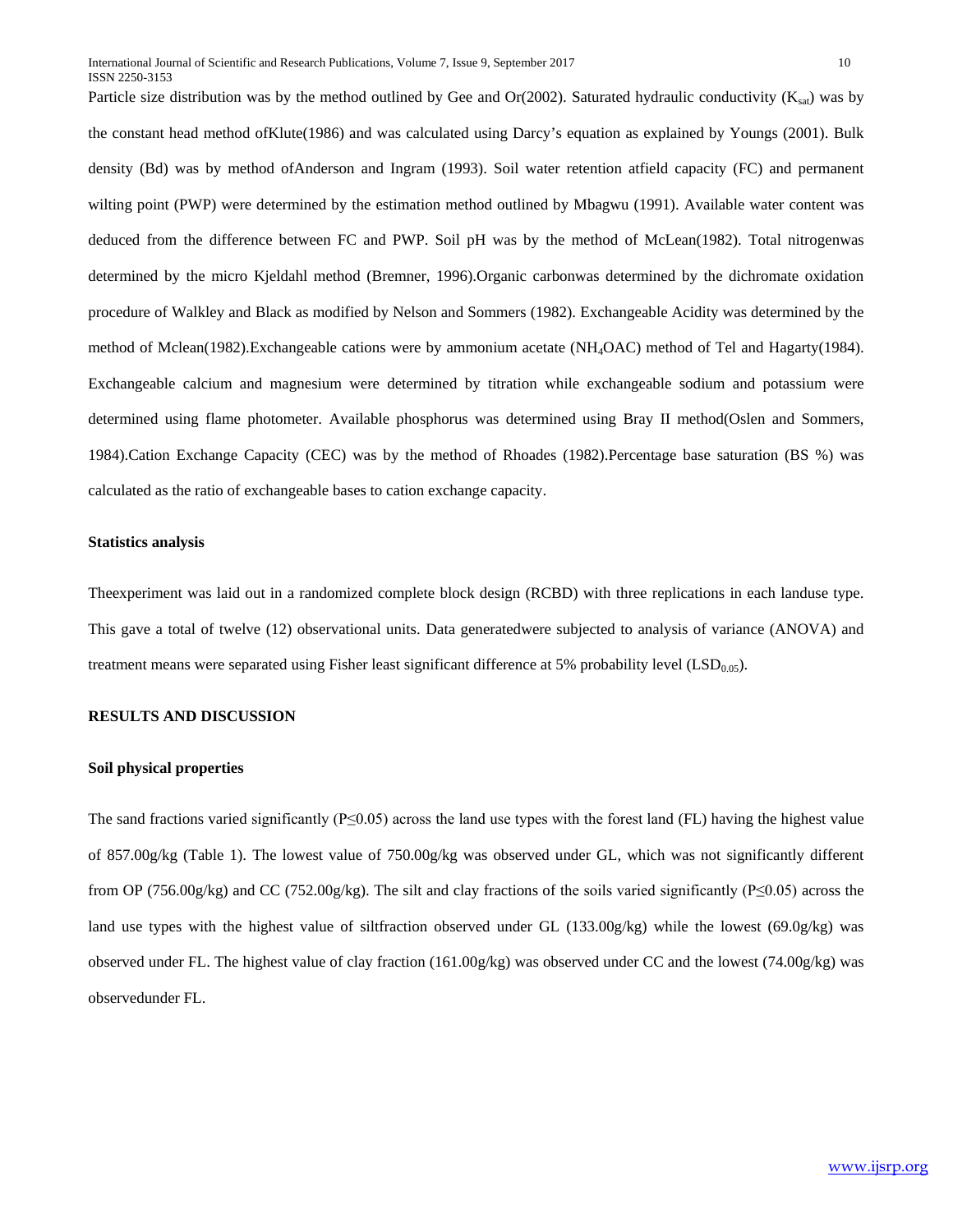**Table 1: Particle size distribution** 

| <b>Land use</b> | Sand   | <b>Silt</b> | <b>Clay</b> | <b>Texture</b> |  |
|-----------------|--------|-------------|-------------|----------------|--|
|                 | (g/Kg) | (g/Kg)      | (g/Kg)      |                |  |
| cc              | 752.00 | 87.00       | 161.00      | <b>SL</b>      |  |
| FL              | 857.00 | 69.00       | 74.00       | LS             |  |
| GL1             | 750.00 | 133.00      | 117.00      | <b>SL</b>      |  |
| <b>OP</b>       | 756.00 | 101.00      | 143.00      | SL.            |  |
| LSD(0.05)       | 8.70   | 10.40       | 5.90        | -              |  |

CC=continuously cultivated land; FL=forest land; GL1= one-year grass fallow land; OP= oil palm plantation

The relatively high sand and low clay fractions under FL were probably due to its position at the upper slope. In contrast, the relatively high clay content under CC and OP may be attributed to their position at the mid and bottom slopes on the landscape. This agreed with Ojanuga (2003) who reported that soils formed at the upper elevation on a landscape contained higher sand fraction and lower clay while soils at the lower elevation formed by the same parent material and on the same landscape contained higher clay due to the lateral translocation of clay particles from the higher elevation to the lower via erosional and depositional processes. However, the low sand fraction and relatively high clay and silt fractions under GL compared to FL that were on similar elevation may be attributed to the mechanical manipulation of the soil during the previous tillage operations. These tillage operations may have contributed to illuviation of silt and clay as well as sand fraction being crushed to silt and clay sizes due to abrasion thereby leaving little sand fraction at the surface (Nwite, 2015).

Bulk density (Bd), saturated hydraulic conductivity  $(K_{sat})$ , field capacity (FC), permanent wilting point (PWP) and available water content (AWC) varied significantly across the land use types although, Ksat was only significantly different between CC and GL and between FL and GL (Table 2). The highest value of  $K_{sat}$  (3.62cm/min) was observed under CC, while the lowest of 2.56cm/min was observed under GL. The K<sub>sat</sub> of CC corresponded with its low Bd revealing minimum compaction, reminiscent of good structure. The highest value of Bd  $(1.55Mg/m<sup>3</sup>)$  was observed under GL, which differed significantly (P $\leq$ 0.05) from the other landuse types. The lowest (1.26Mg/m<sup>3</sup>) was observed under OP, indicative of good structure with less compaction, reflecting the high organic carbon (OC) content (Table 3). The relatively low Bd and rapid K<sub>sat</sub> observed under CC, compared to the other landuse types, were probably the result of the pulverization of the soil during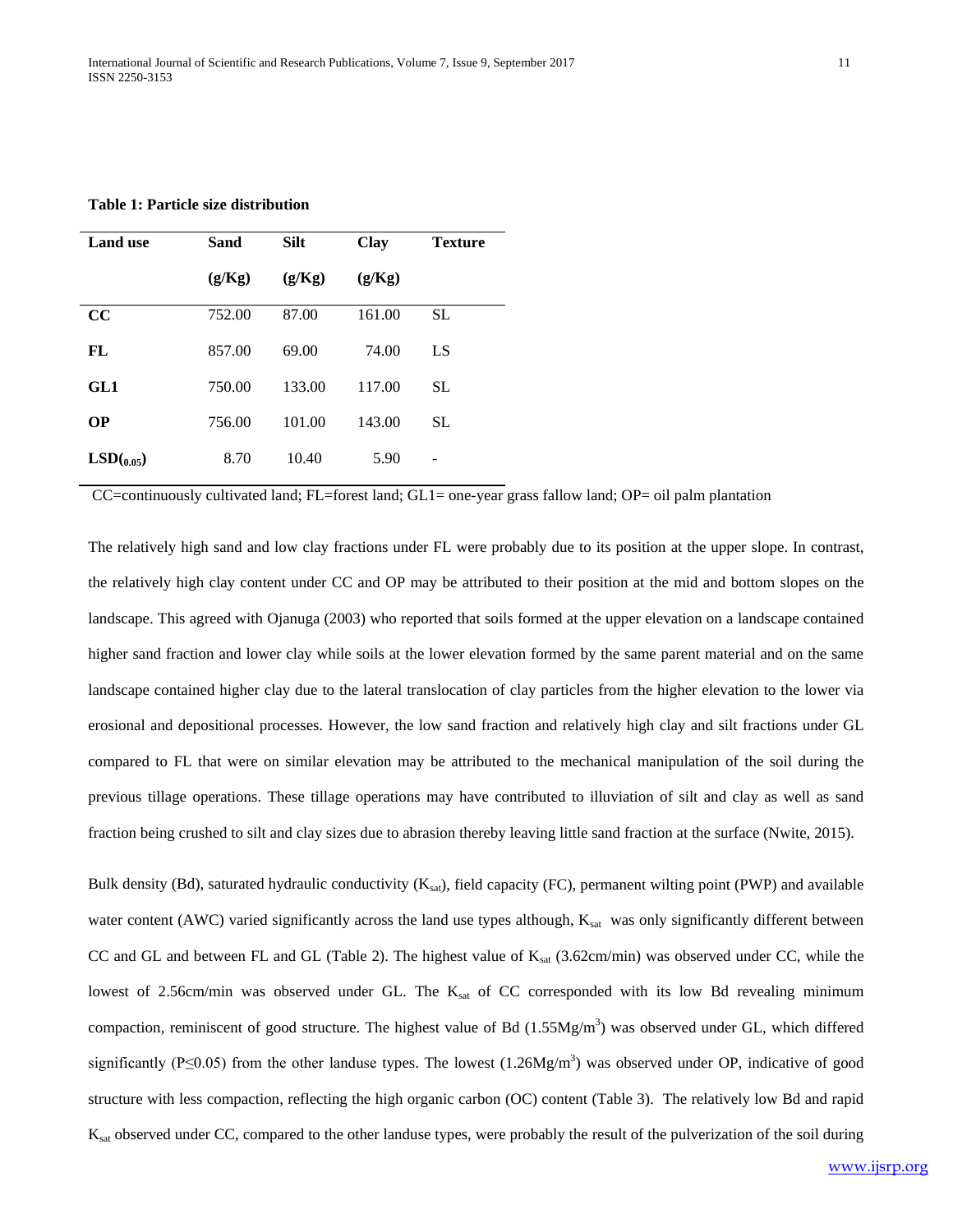tillage operations leading to the loosening of the soil and development of macropores confirming the report of Nwite (2015). These values suggested high permeability which was reflected in the low moisture retention capacities (FC and AWC) under CC. Conversely, the relatively high Bd and slow  $K_{sat}$  observed under GL were attributable to the compaction of the soil as a result of traffic with heavy farm machineries during previous mechanized tillage operations, despite the somewhat high OM content. This concurred with Kutilek (2005) who reported that long use of machinery during tillage operation caused an irreversible soil compaction.

| <b>Land</b> use     | Bd         | $K_{\text{sat}}$  | <b>FC</b> | <b>PWP</b> | AWC   |  |
|---------------------|------------|-------------------|-----------|------------|-------|--|
|                     | $(Mg/m^3)$ | $\text{(cm/min)}$ | (%)       | (%)        | (%)   |  |
| cc                  | 1.35       | 3.62              | 9.96      | 1.78       | 8.17  |  |
| FL                  | 1.41       | 3.38              | 20.90     | 8.86       | 12.04 |  |
| GL1                 | 1.55       | 2.56              | 15.28     | 5.23       | 10.05 |  |
| <b>OP</b>           | 1.26       | 2.88              | 21.24     | 9.08       | 12.16 |  |
| LSD <sub>0.05</sub> | 0.03       | 0.77              | 1.25      | 0.81       | 0.44  |  |

**Table 2: Bulk density and hydraulic properties** 

CC, FL, GL1, OP are as denoted in Table1 above

The soils varied significantly ( $P \le 0.05$ ) in their moisture retention characteristics. The highest values of 21.24%, 9.08% and 12.16% for field capacity (FC), permanent wilting point (PWP) and available water content (AWC), respectively, were observed under OP. These parameters varied significantly (P≤0.05) acrossthe landuse types. The lowest of 9.96%, 1.78% and 8.17% for FC, PWP and AWC, respectively, were recorded under CC, differing significantly from the other landuse types. The higher water retention characteristics of soil under OP may be related to its high clay fraction (Table 1) and OC content (Table 3) whose large charged surfaces attracted and retained the charged surfaces of water molecules. Under FL, with low clay fraction, the moisture retention characteristics were probably due to its relatively high OC content which may have improved the stability of the soil macro aggregates thereby providing large charged surfaces for the attraction and retention of water molecules (Malgwi and Abu, 2011).

#### **pH, OC, total N, and avail. P**

The pHvalues observed under the various land use types indicated moderate acidity (Table 3). The highest pH value of 5.6 observed under FL was significantly different (P≤0.05) from the other land use types except OP (pH 5.4). The lowest pH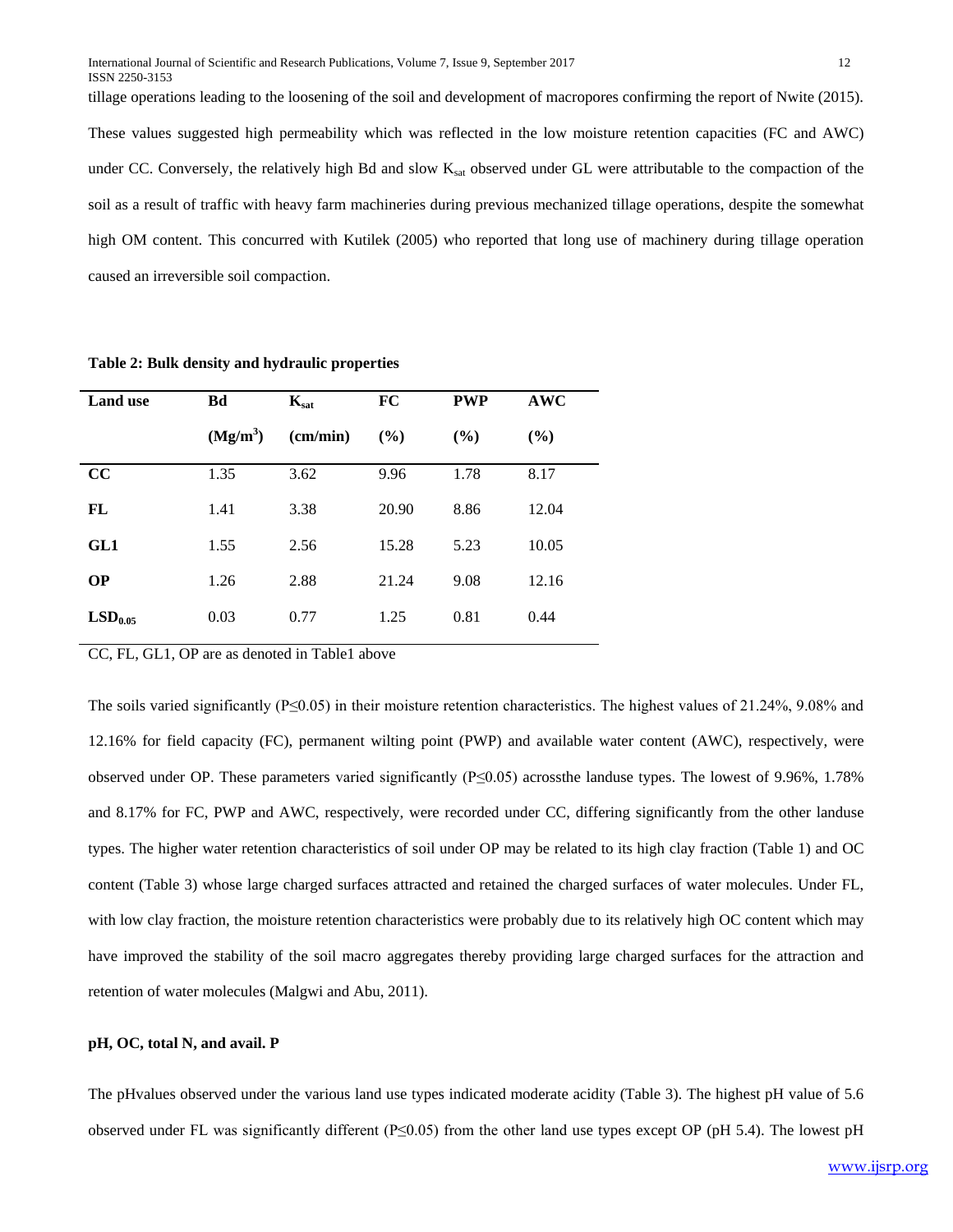value of 5.2 obtained under CC was significantly different from that under FL but not different from the other land use types. The acidity of the soils may be due to the nature of their parent material (coastal plain sands) as well as their highly weathered conditions. This observation corroboratedLekwa and Whiteside (1986) who reported that highly weathered soils of the coastal plain sands were acidic. However, the relatively higher acidity recorded at CC compared to the other land use types, was probably as a result of leaching of thecations possibly due to increased porosity of the soil induced by pulverization as a result of continuous tillage operations. This agreed with the report of Isirimah and Dickson (2003) who stated that the leaching of the exchangeable bases due to excessive drainage increased soil acidity. Also, the higher acidity under CC, compared to the other land use types, may be attributed to frequent plant uptake of thecations coupled with continuous crop harvesting (IITA, 1999). Conversely, the relatively lower acidity observed under FL and OP was possibly the result of reduced leaching ofcations as well as the fall and decay of plant residues which returned absorbedcations to the soil through mineralization of the added OC. This agreed with the report of Isirimah and Dickson (2003).

| Landuse            | pH                 | <b>TN</b> | OC     | $\mathbf{P}$<br>Avail. |
|--------------------|--------------------|-----------|--------|------------------------|
|                    | (H <sub>2</sub> O) | (g/kg)    | (g/kg) | (Mg/kg)                |
| CC                 | 5.20               | 1.20      | 13.50  | 32.97                  |
| FL                 | 5.60               | 1.80      | 18.70  | 45.07                  |
| GL1                | 5.30               | 1.50      | 18.80  | 31.63                  |
| <b>OP</b>          | 5.40               | 1.50      | 21.10  | 39.63                  |
| $LSD(P \leq 0.05)$ | 0.26               | 0.10      | 6.30   | 3.51                   |

**Table 3: Soil pH, totalN, OC and Avail. P** 

CC, FL, GL1, OP as indicated in Table 1

The highest value of OC (21.10g/kg) observed under OP was not significantly different (P≤0.05) from that of FL (18.70g/kg) and GL (18.8g/kg). The OC contents of the soils under FL, GL and OP were significantly different from that of CC. The very low concentration of organic carbon (OC) observed under CC was probably related to the increased oxidation of the soil organic matter (SOM) stimulated by increased disturbance of the soil by continuous and intensive tillage operations coupled with low vegetation cover that exposed the soil to intense heat of the sun. This observation was consistent with the report of Balesdent*et al.* (2000) who stated that soil aeration was increased by tillage while the climate of the topsoil, with respect to temperature and moisture, was altered leading to an increased rate of SOM decomposition. Low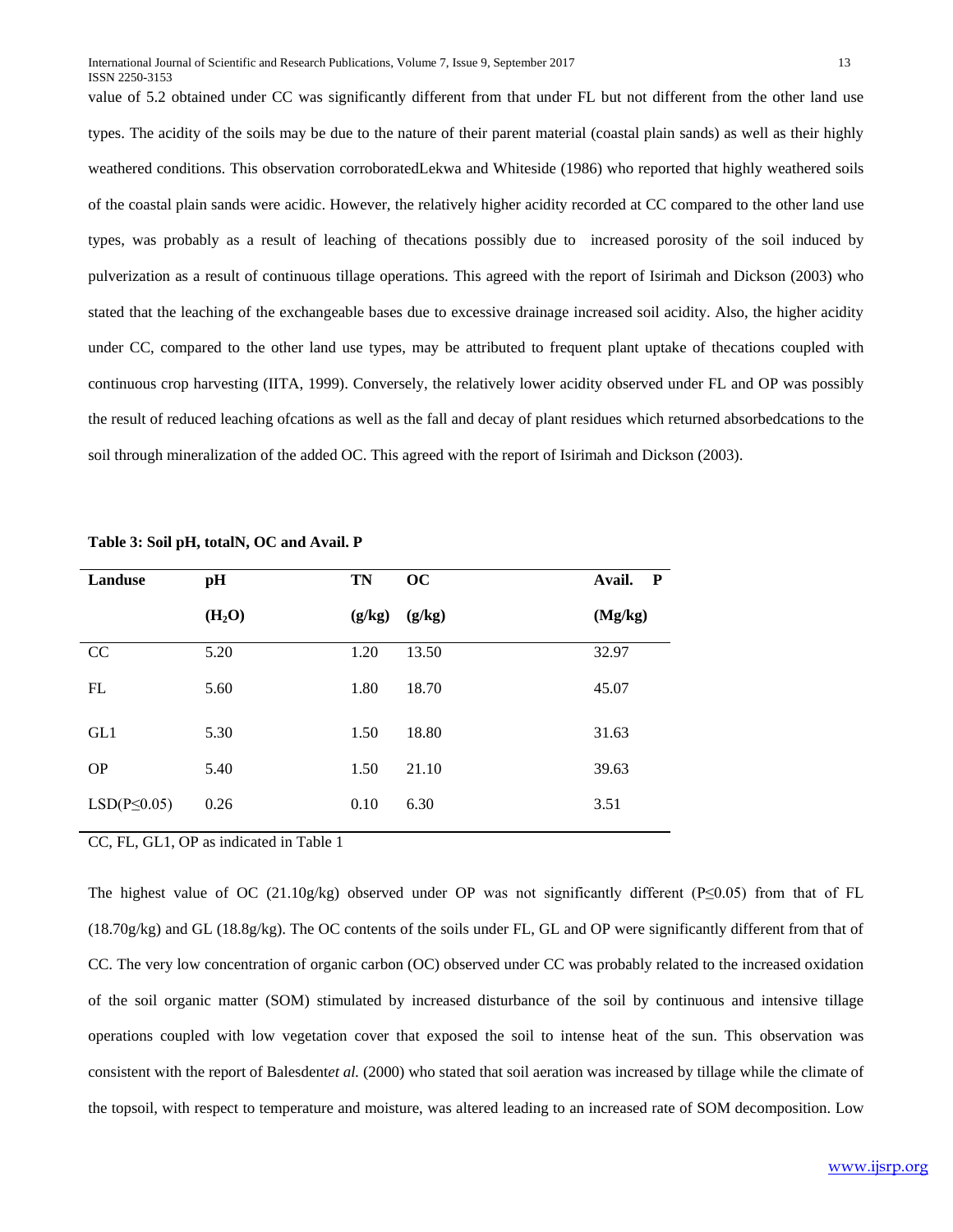turnover of residues to the soil due to frequent crop removal may have added to this effect. Contrarily, the highest concentration of OC recorded under OP may be attributed to the frequent return of biomass to the soil by the periodic slashing of the over - grown plants as well as the high ground cover contributed by the vegetation canopy of the palm fronds as well as reduced soil disturbance. This confirmed the finding of Holland (2004) that little or no disturbance to the soil was effective in conserving SOM at the topsoil and therefore served as a measure to sequester carbon in the soil.

The soils under the different landuse types were significantly different (P≤0.05) in total nitrogen (total N) content. The highest value of 1.80g/kg was observed under FL while the lowest value of 1.2g/kg was recorded under CC. The relatively very low value of total N observed under CC may be due to the volatilization of nitrogen resulting from increased oxidation of nitrogenous compounds in the soil. This may have been triggered by high exposure of the soil to air and increased temperature by frequent tillage operations. Also, the increased mobility of nitrogen caused by incessant pulverization of the soil possibly resulted to losses by leaching. Oguike and Mbagwu (2009) reported similar result, stating that continuous cultivation of soils caused a substantial loss of nitrogen due to increased volatilization and leaching effects. On the other hand, the relatively high value of total N observed under FL and OP may be due to the micro climate created by adequate vegetation cover which moderated the soil temperature, air and moisture against total N loss by volatilization. Due to the undisturbed state of the soils under FL and OP, there was a significant reduction in loss of total N through leaching. Similar observation was reported by Oguike and Mbagwu (2009).

The soils were significantly different (P≤0.05) in available P with the highest value of 45.07Mg/kg observed at FL. The lowest value of 31.63Mg/kg was observed under GL, and this varied significantly from the other land use types except CC (32.97Mg/kg). High concentration of avail.P under FL and OP compared to CC and GL1 was perhaps due to the reduced level of acidity under the later than under the former land use types indicated by low values of exchangeable Al.Ano (2004) had reported that Al formed mineral complex with avail. P in acid soils thereby leading to P – fixation with its resultant effect on P unavailability.

#### **Exchange properties and percentage base saturation**

Exchangeable Ca varied significantly (P≤0.05) across the land use types although, the concentrations under OP and FL were statistically similar. Table 4 revealed that the highest concentration was observed under OP while CC had the lowest concentration. With regard to exchangeable Mg, FL and OP were statistically similar but they significantly differed from CC and GL1. The highest concentration of exchangeable K was observed under FL followed by OP, GL1 and CC in the descending order. The highest concentration under FL (0.22Cmol/kg) was significantly different from those under GL1 and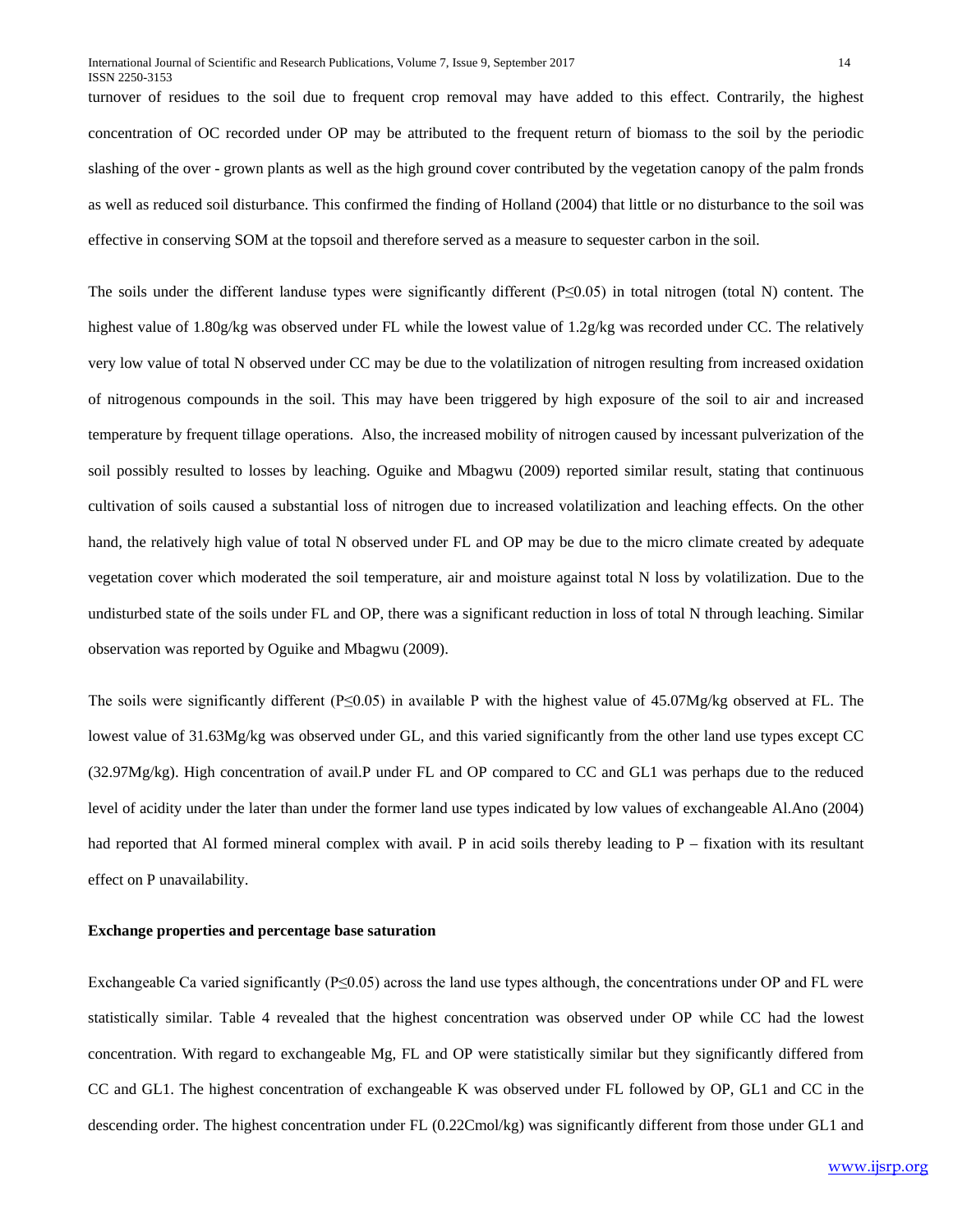CC but statistically similar to OP. The lowest concentration (0.06Cmol/kg) was observed under CC. Sodium (Na) concentration did not vary significantly across the land use types. It was highest under CC and GL1 with value of 0.23Cmol/kg while the lowest was recorded under OP (0.19Cmol/kg).The highest and lowest concentrations of exchangeable  $H^+$  and  $Al^{3+}$  were observed under CC and OP, respectively. The values of these acidity properties indicated variation across the land use types. However, for exchangeable  $H^+$  and  $Al^{3+}$ , CC and GL1 were statistically similar while significantly differing from OP. Cation exchange capacity (CEC) and percent base saturation (%BS) were statistically similar under FL and OP but significantly different from CC and GL1. The highest CEC was observed under FL (7.91Cmol/kg) while CC had the lowest (4.90Cmol/kg). The highest %BS was found under OP (89.90%) while the lowest was observed under CC (69.43%).

| <b>Land use</b>     | Ca   | Mg   | K    | <b>Na</b> | EA   | Ex. H | Ex. Al | <b>CEC</b> | BS(%) |
|---------------------|------|------|------|-----------|------|-------|--------|------------|-------|
|                     |      |      |      | Cmol/kg   |      |       |        |            |       |
| CC                  | 2.20 | 0.93 | 0.06 | 0.23      | 1.49 | 1.21  | 0.29   | 4.90       | 69.43 |
| FL                  | 3.67 | 2.87 | 0.22 | 0.20      | 0.95 | 0.87  | 0.08   | 7.91       | 87.93 |
| GL1                 | 2.93 | 1.87 | 0.13 | 0.23      | 1.31 | 1.07  | 0.23   | 6.46       | 79.77 |
| <b>OP</b>           | 3.73 | 2.60 | 0.16 | 0.19      | 0.75 | 0.68  | 0.06   | 7.44       | 89.90 |
| LSD <sub>0.05</sub> | 0.46 | 0.50 | 0.06 | 0.05      | 0.36 | 0.33  | 0.16   | 0.53       | 5.50  |

**Table 4: Soil exchangeable properties and percentage base saturation**

CC, FL, GL1 and OP as indicated in Table 1

The relatively low concentrations of thecations (Ca, Mg and K) under CC compared to the other land use types may be attributed to continuous crop uptake of these essential cations and low biomass turnover to the soil due to crop removal at harvest as well as increased leaching of these cations from the topsoil (Isirimah and Dickson, 2003). On the other hand, the relatively high concentrations of the essential cations under OP and FL may be related to high biomass returned to the soil via litter fall (IITA, 1999). The high OC content under OP and FL (Table 3) provided large surface area for the bonding of these cations against leaching (Isirimah and Dickson, 2003).

The relatively higher exchangeable acidity  $(H^+$ and  $Al^{3+})$  under CC followed by GL1 was probably as a result of the low exchangeable cations under these land use types (Table 4). Potassium (K) and Mg may have been lost from GL1 by crop removal during previous harvest of cassava and other crops prior to the grass fallow. Continuously cultivated land (CC),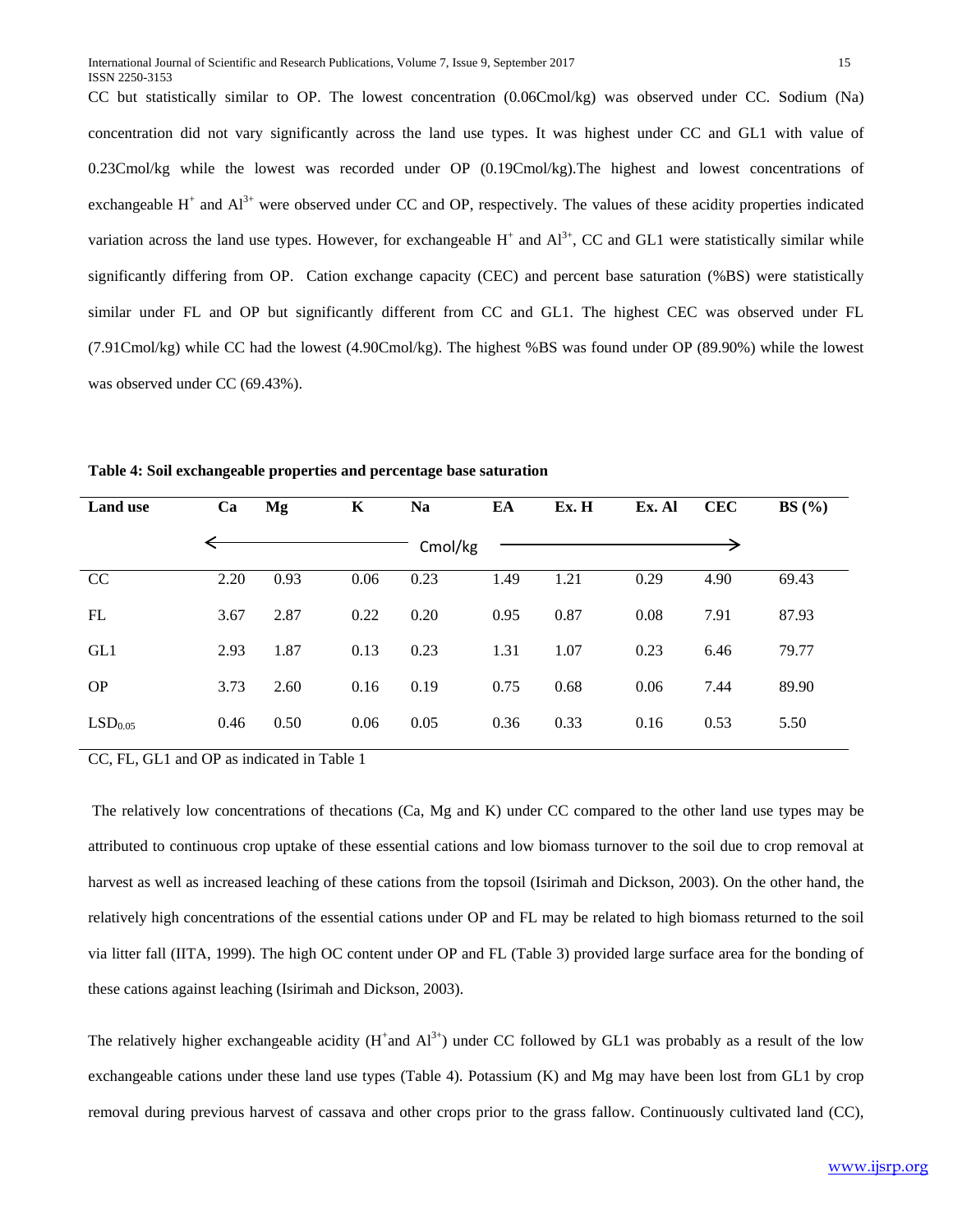apart from loss of cations by crop removal, lost considerable amount of essential cations through leaching. These inferences corroborated the report of Yagodin (1984) who stated that reduced concentration of cations in the soil resulted in decreased soil pH which by extension induced an increase in exch.  $H^+$  and  $Al^{3+}$  at the cation exchange site.

The low values of CEC and BS observed under CC and GL1 compared to OP and FL were as a result of their relatively low OC content. This observation was consistent with the findings of Nwadialo (1991) who reported a positive relationship between OC and CEC as well as OC and BS.

## **CONCLUSION**

Significant differences were observed in the physical and chemical properties across the landuse types studied. Organic carbon (OC) was significantly higher under the oil palm plantation (OP) than the other landuse types. On the other hand, the continuously cultivated land (CC), compared to the other land use types, was significantly lower in OC content. Soils at the upper slope on the landscape were sandier than those at the lower slope. Pulverization of soil by tillage reduced the bulk density (Bd) while increasing water transmission capacity reflecting in the relatively rapid saturated hydraulic conductivity  $(K_{\text{sat}})$ . The use of heavy machineries in farm operations left the soil with high Bd even after a short period of fallow as observed under GL1 compared to the continuous use of simple farm tools on soils under CC. Continuous cultivation of soil depleted the fertility status of the soil by significant reductions in total nitrogen, avail. P, exchangeablecations, CEC and % BS while increasing the soil acidity. Conversely, forested lands (FL and OP) significantly improved the fertility of the soils and their water retention capacities.

In order to improve moisture retention, optimize soil physical properties and to enhance the fertility status of the continuously cultivated land, mulch and manure application should be adopted as a management option. The one year grass fallow land (GL1) requiredlonger fallow period for greater OM accumulation. Therefore, to reduce soil degradation, conservation practices are the option for sustainable environmental impact.

## **REFERENCES**

Anderson J. M. and Ingram, J.S.I. (1993).*Tropical Soil biology and fertility.A handbook of methods*.2<sup>nd</sup>Edn., CAB International, Wallingford UK., Pp. 221.

Ano, O. A. (2004). *Soil fertility assessment*: Federal fertilizer department in collaboration with NSPFS. Abuja Nig. P. 62.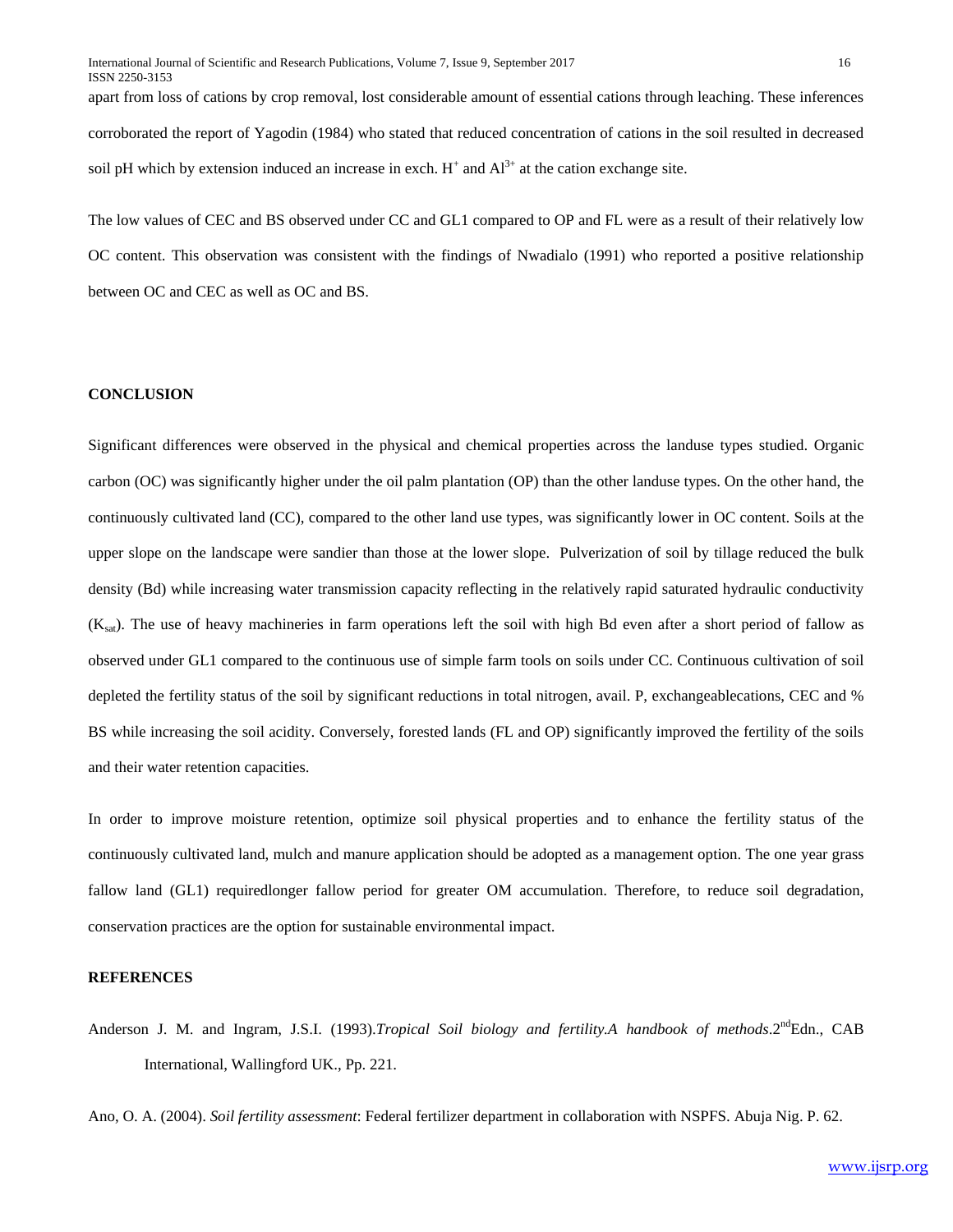- Blaire, N., Faulkner, R.D., Till, A.R., Korschens, M. and Schulz, E. (2006). Long-term management impacts on soil C, N and physical fertility - Part II: Bad Lauchstädt Static and Extreme Fym Experiments. *Soil & Tillage Research* 91: 39-47.
- Bremmer, J.M. (1996). Total Nitrogen. In: Methods of Soil Analysis, Part 2.C. A. Black (Ed)*Ameri. Soc. Agron.*, Madison, WI. 1119 – 1178
- Chisci, G. and Zanchi, C. (1981).*The influence of different tillage systems and crops on soil loss on hilly Silt – Clay soil*. In: Soil conservation; problems and prospects, R.P.C Morgan (Ed). John Wiley, NY., Pp. 211 – 217.
- Gee, G.W. and Or, D. (2002). Particle Size Analysis. In: method of Soil Analysis, Physical Methods, Dane, J. H. and G. C Topp (Eds). *ASA and SSSA* Madison, W. I., Pp: 255 – 293.
- Gupta, V. V. and Germida, J. J. (1988).Distribution of microbial biomass and its activity in different soil aggregate size classes as affectedby cultivation.*Soil Biol. Biochem.*, 20: 777 – 786.
- Holland, J.M. (2004). The environmental consequences of adopting conservation tillage in Europe: Reviewing the Evidence. *Agriculture Ecosystems & Environment* 103: 1-25.
- International Institute of Tropical Agriculture (IITA).(1999). Internet in service Training; Effect of liming on soil acidity http:/ubcap.clement.edu./blpprt/acid2.html.
- Isirimah, N. O. and Dickson, A. A. (2003).Introductory Soil Chemistry and Biology for Agriculture and Biotech. P. 104
- Klute, A. (1986), Method of soil analysis. Physical and mineralogical analysis.*American society of agronomy*. 9: 23 41
- Kutilek, M., (2005). Change of Soil Porous System due to Landuse. Unpublished lecture notes. College on soil Physics, International Centre for Theoretical Physics, Trieste, Italy.
- Lekwa, G, and Whiteside, E.P., (1986), Coastal plain sand of south eastern Nigeria; Morphology, classification and genetic relationship*.SSSA Journal*50: 154 – 160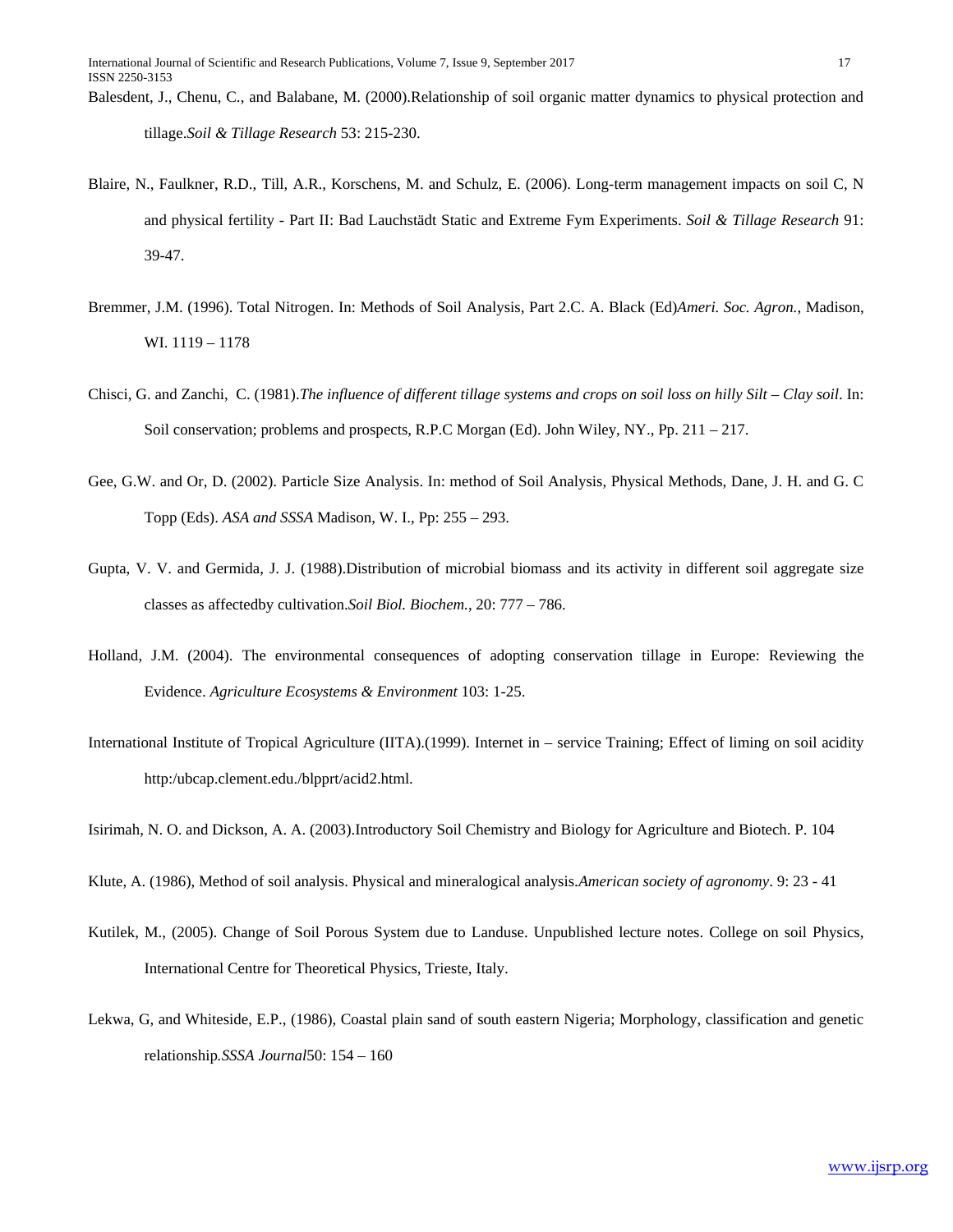- Malgwi, W. B. and Abu, S. T. (2011). Variation in some physical properties of soils formed on a hilly terrain under different landuse types in Nigerian savanna. *International Journal of Soil Science* 6: 150 – 163.
- Mbagwu, J.S.C. (1991). Mulching an Ultisol in south eastern Nigeria: Effect on soil physical properties and maize and cowpea yields. *J. Sci., Food and Agric.*, 57: 517 – 526.
- Mbagwu, J.S. C. and Auerswald, K. (1999).Relationship of percolation Stability of Soil Aggregates to Land use, selected properties, structural indices and simulated rainfall erosion.*Soil and Tillage Research*. 50: 197 – 206.
- Mcleans, E. O. (1982). *Soil pH and lime requirement*. In: Miller, R.H, and Keeny, D.R. (eds.). Methods of soil analysis, part 2, Amer. Soc. OfAgron. Madison, WI. Pp. 199-224
- Nelson, D.W.M andSommers, L.E. (1982). *Total carbon, organic carbon and organic matter*. In: Pg. A.L, Miller, R.H. and Keeny, D.R (eds.) Methods of soil Analysis, Part 2, Amer. Soc. Of Agron., Madison, WI pp. 539 - 580

Nwadialo, B. E. (1991). The effect of poultry manure on the productivity of KandicPaleustult.*Nig. Agric. J.* 26: 29 - 35

- Nwite, J. N. (2015). Assessment of soil structural stability under different landuses using some predictive indices in Abakaliki, Southeastern Nig.*Curr. Agric. Res.* 3: 1 – 3.
- Oguike, P. C. and Mbagwu, J.S.C. (2009). Variations in some physical properties and organic matter content of soils of coastal plain sands under different landuse types.*World Jour. Of Agric. Sci.* 5(1): 63 – 69.
- Ojanuga, A.G, (2003), Soil Survey and Landuse. .*Proceeding of the Annual Conference of the Soil Science Society of Nigeria*, Umudike;  $4<sup>th</sup> - 7<sup>th</sup>$  Nov., 2003
- Oslen, S.R. and Sommers, L.E., (1984).*Determination of available phosphorus*. In: Method of soil analysis, part 2. Chemical and Microbial properties. Agronomy Monogram. No. 9 ( $2<sup>nd</sup>$ ed.)Pp 403 – 430
- Rhoades, J.D. (1982) *Cation Exchange Capacity*. In: Miller, R. H and Keeney D. R (eds.). Methods of Soil Analysis, Part 2, Am. Soc. of Agronomy. Madison, W. I. Pp. 149 – 158.
- Saikh, H., Varadachari, C. and Ghosh, K. (1998).Changes in Carbon, N and P levels due to deforestation and cultivation on soil CEC and exchangeable bases.A case study in Simplical National Park, India. *Plant Soil*, 204: 67 – 75.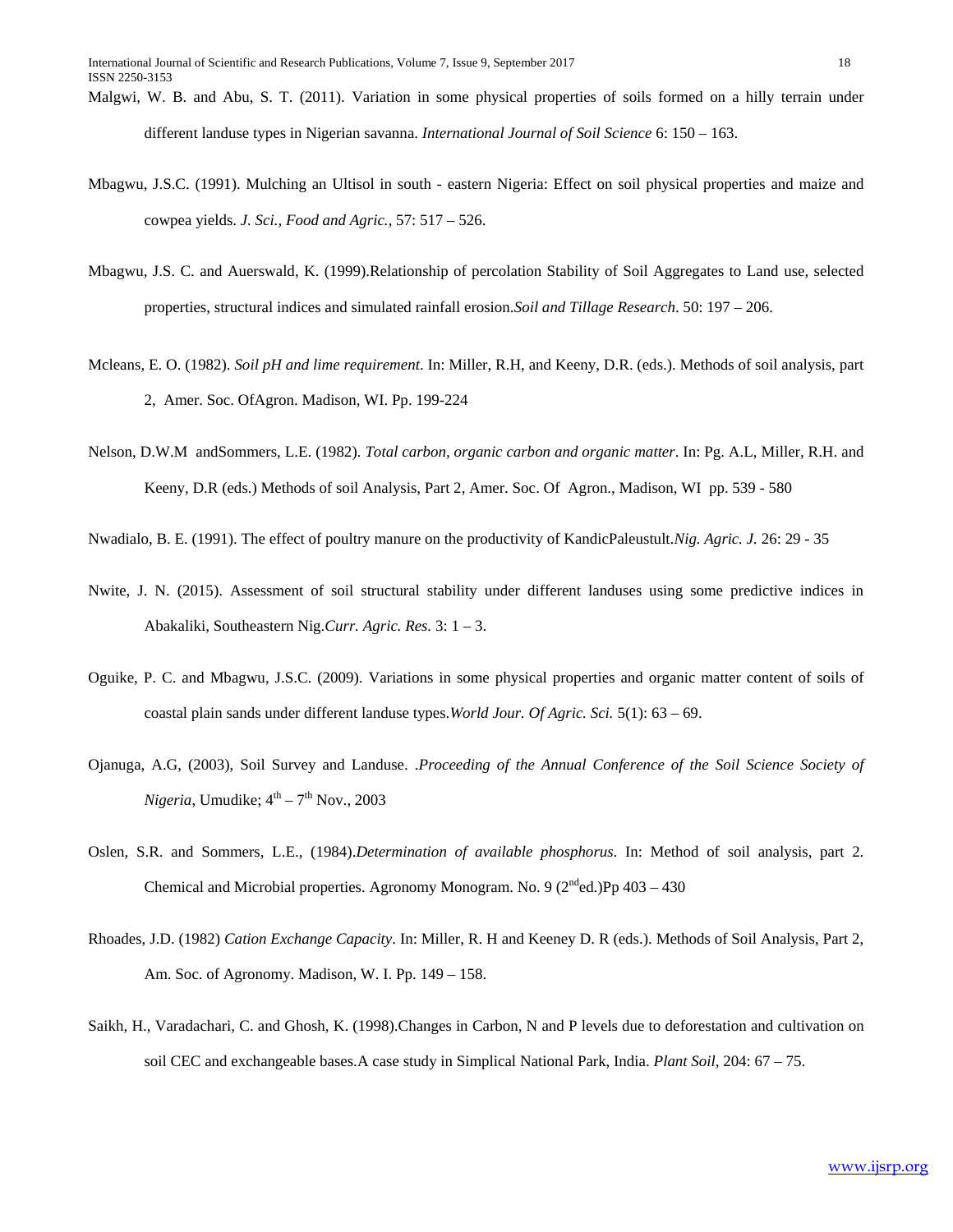Studies.

Soil Survey Staff (2010).*Keys to soil taxonomy* (eleventh edition). United States Department of Agriculture (USDA) and Natural Resources Conservation Service (NRCS)

Tel, D.A and Hagarty M. (1984).*Soil and Plant Analysis*. IITA, Ibadan Nigeria.

- Yagodin, B. A. (1974). Comparison of ash and calcium carbonate liming materials in some Ugandan soil .*The Uganda society for agronomy .proceedings.* P. 3
- Youngs, E. G. (2001).Hydraulic conductivity of saturated soils In : Soil and environmental analysis. Smith, K. A. and C. E. Mullins (Eds). Physical Methods. 2<sup>nd</sup> Ed. Marcel Decker Inc. NY., Pp. 637.